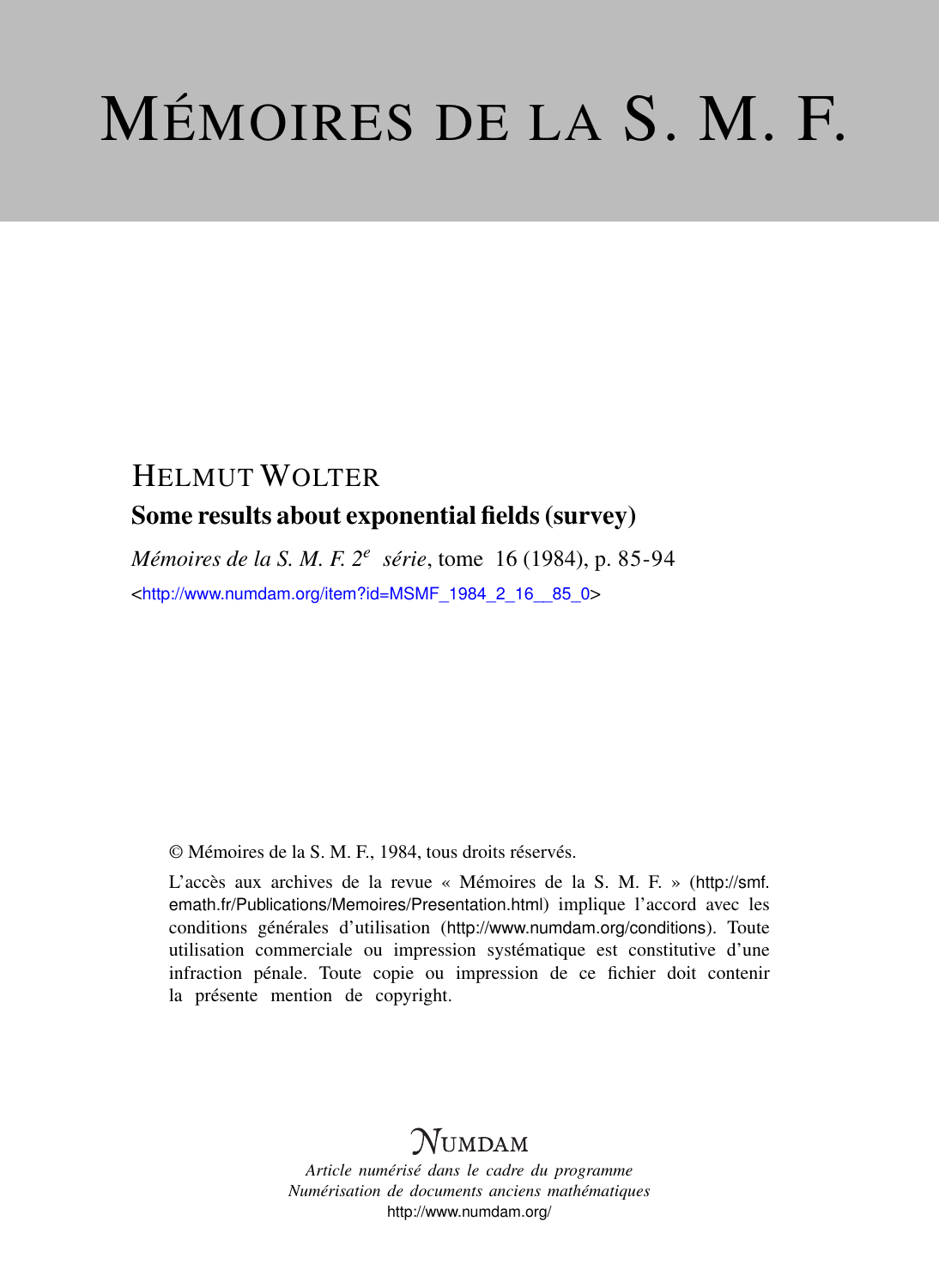Societe Mathematique de France 2° serie, memoire n° 16 , 1984, p.85-94

# SOME RESULTS ABOUT EXPONENTIAL FIELDS (SURVEY) by Helmut Wolter in Berlin (G.D.R. )

#### Summary

In the present paper, a survey about some results from the theory of exponential fields is given. The investigations are motivated by Tarski's decidability problem of the field of real numbers with an additional exponential function. For solving Tarski's problem it seems to be useful to have more information about special exponential fields and classes of such structures. So different axiomatic classes of exponential fields and their theories are investigated. Especially, the solution of the "dominance problem" and the "problem of the last root" for exponential terms are given here.

### § 1 Introduction

In the present paper, a survey about some results from the theory of exponential fields is given. The investigations of this theory are motivated by A. Tarski's decidability problem of the field of real numbers with an additional exponential function. In recent years several people have been concerned with exponential fields and rings and obtained interesting results (see e.g.  $[Dr]$ ,  $[HR]$ ,  $[M]$ ,  $[R], [W1], [DW1], [DW2], [D4], [W0]$ , but Tarski's problem is still open and a solution is not in sight for the time being. However independent of the mentioned problem, the class of exponential fields is a very interesting subject of investigation. Only the interplay of analytical and algebraic means yields fundamental results, where the algebraic methods have often to be developed first.

0037-9484/84 03 85 10/\$ 3.00/ © Gauthier-Villars

85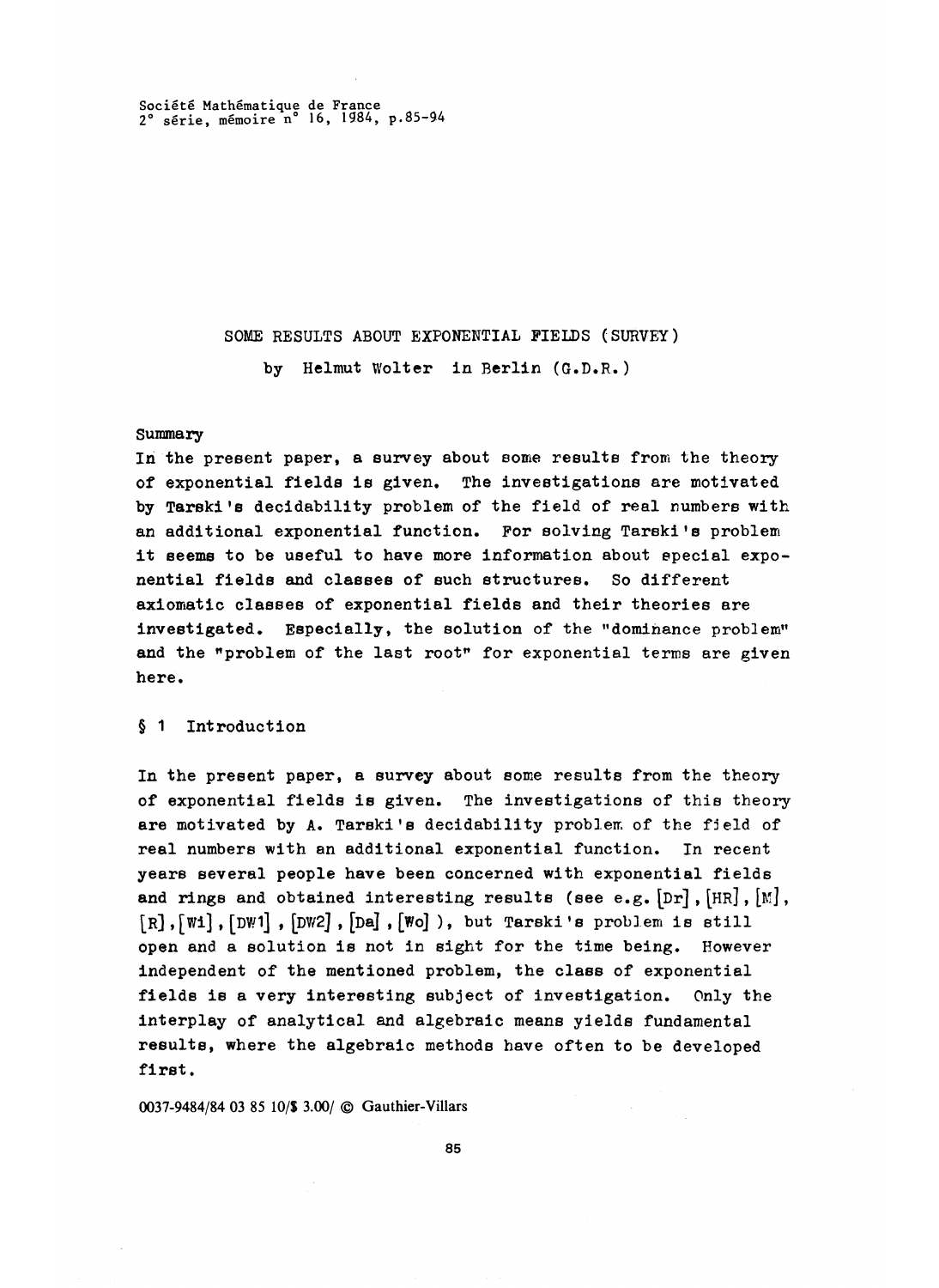#### H. Wolter

In the papers  $[pW1], [DW2], [Da], [Wo]$  B.I. Dahn and I investigated different classes of exponential fields with the intention to get more information on such structures and classes and their theories in order to give perhaps a contribution to the solution of Tarski's decidability problem. The most important results from our papers are presented here in a survey and without proofs.

Definition. If P is a field and E a unary function from P into  $F$ , then  $(F, E)$  is said to be an exponential field if for all  $x, y \in F$  it holds that  $E(x+y) = E(x)E(y)$  and  $E(c) = 1$ ,  $E(1) \neq 1$ . In this case E is said to be an exponential function on F.

In the following let L be a language for exponential fields, i.e. L contains the usual symbols  $+$ ,  $-$ ,  $\cdot$ ,  $^{-1}$  and an additional unary function symbol E for an exponential function. Further, let  $E_{\text{av}}$  be the set of axioms  $E(x+y) = E(x)E(y)$ ,  $E(o) = 1$ ,  $E(1) \neq 1$  and let EF be an  $\forall$ -axiom system for fields of characteristic o augmented by  $E_{\text{av}}$ . Then EF determines the theory of exponential fields. The most important models of EP are  $(R,e)$  and  $(C,e)$ , where R and C are the fields of real and complex numbers, respectively, and e is the usual exponential function in these fields. We could also regard exponential fields of characteristic p, p a  $1 = E(o) = E(px) = E(x)^p$  and finally we get  $E(x) = 1$  for all x.

in the set of the p-th roots of 1.

In the following Q denotes the field of rational numbers, Z the set of integers, F an arbitrary field of characteristic o and unless stated otherwise  $m,n,k,l,i,j$  denote natural numbers. i can also be  $\overline{1}$ -1, the actual meaning of i will be clear from the context. If  $F$  is an ordered field and  $a, b \in F$ , then  $|a|$  is the absolute value of a and  $a \sim b$  means that  $|a-b|$  is smaller than all positive rational numbers. Notions and denotations not specially explained in this paper are used as usual, Our aim is now to give a contribution to finding a recursive and complete axiom system of  $\text{Th}(R,e)$  if such a system exists. So we try to approximate this theory by appropriate and natural axioms.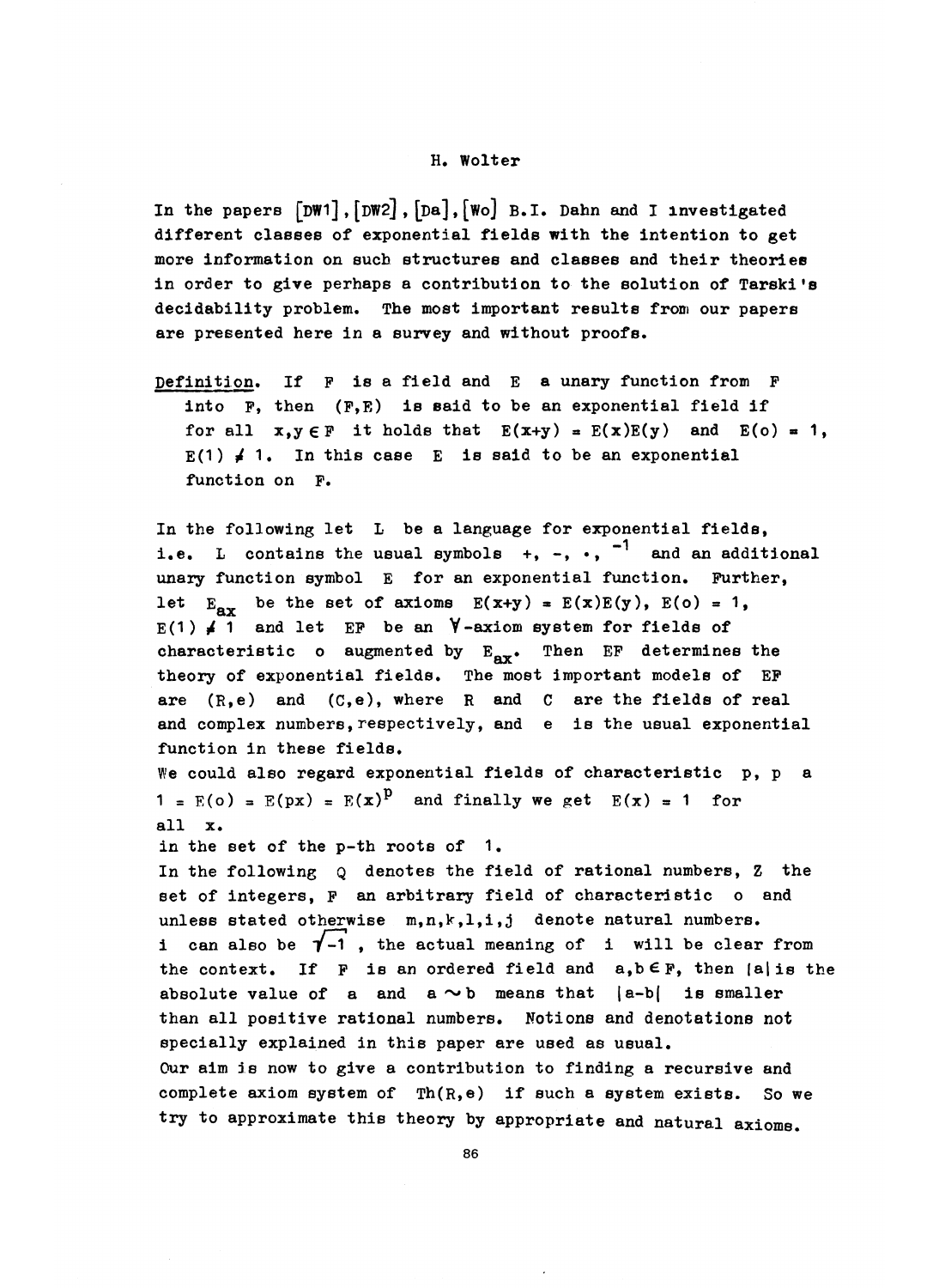Some results about exponential fields (survey)

## § 2 Unordered exponential fields

First of all **we** want to provide some easy, well-known facts. Fact 1. In  $(F, E)$  E is not uniquely determined by F and  $EF$ . Indeed, if f is an additive function from F into P and  $E(f(1)) \neq 1$ , then  $E^*(x) = E(f(x))$  is an exponential function on  $F$ , too. Pact 2. (C,e) is strongly undecidable. The field of rationals is definable in (C,e) by the formula<br>  $\gamma(x) := \exists y \exists z (E(y) = E(z) = 1 \land z \neq 0 \land x = y/z)$ . In fact,<br>
(C,e)  $\vdash e^y = 1$  iff  $y = 2qT_1$ , where  $q \in Z$  and  $i = \sqrt{-1}$ .  $\varphi(x) := \exists y \exists z (E(y) = E(z) = 1 \land z \neq 0 \land x = y/z)$ . In fact, Since  $Q$  is strongly undecidable (see e.g.  $[Sh]$ ), we have the claim and, moreover, we obtain Fact 3» EP is undecidable. The next lemma shows that the range of the exponential function in every EP-existentially complete model is the whole field, excepting o. Lemma  $4.$  [DW1] Let  $\mathbf{F} = (F, E)$ . (i). If  $a \in F$  and  $a \neq o$ , then there is an extension  $\mathbf{P}^* = (\mathbf{F}^*, \mathbf{E}^*)$  of **P** such that  $\mathbf{P}^* \models \mathbf{EF}$  and  $\mathbf{y}^* \models \exists x (E^*(x) = a).$ (ii). If p is EP-existentially complete, then  $\mathbf{P} \models \exists x(E(x) = a)$  for all  $a \in F$ ,  $a \neq 0$ . Similar as for  $(c, e)$ , there exists a formula  $\forall$ (x) which defines the field of rationale in all EP-existentially complete models. Theorem 5. [DW1] Let  $P = (F, E)$  be EF-existentially complete. Then, for all a $\epsilon$ F, a  $\neq$ Q iff P  $\neq$  3x(E(x) = 1 A E(ax) = 2) :=  $\neg$ Y(a). Since  $\forall$ (x) does not define  $Q$  in (C,e), we get Corollary 6. [DWi]

(C,e) is not existentially complete.'

By compactness arguments and the strong undecidability of Q **we**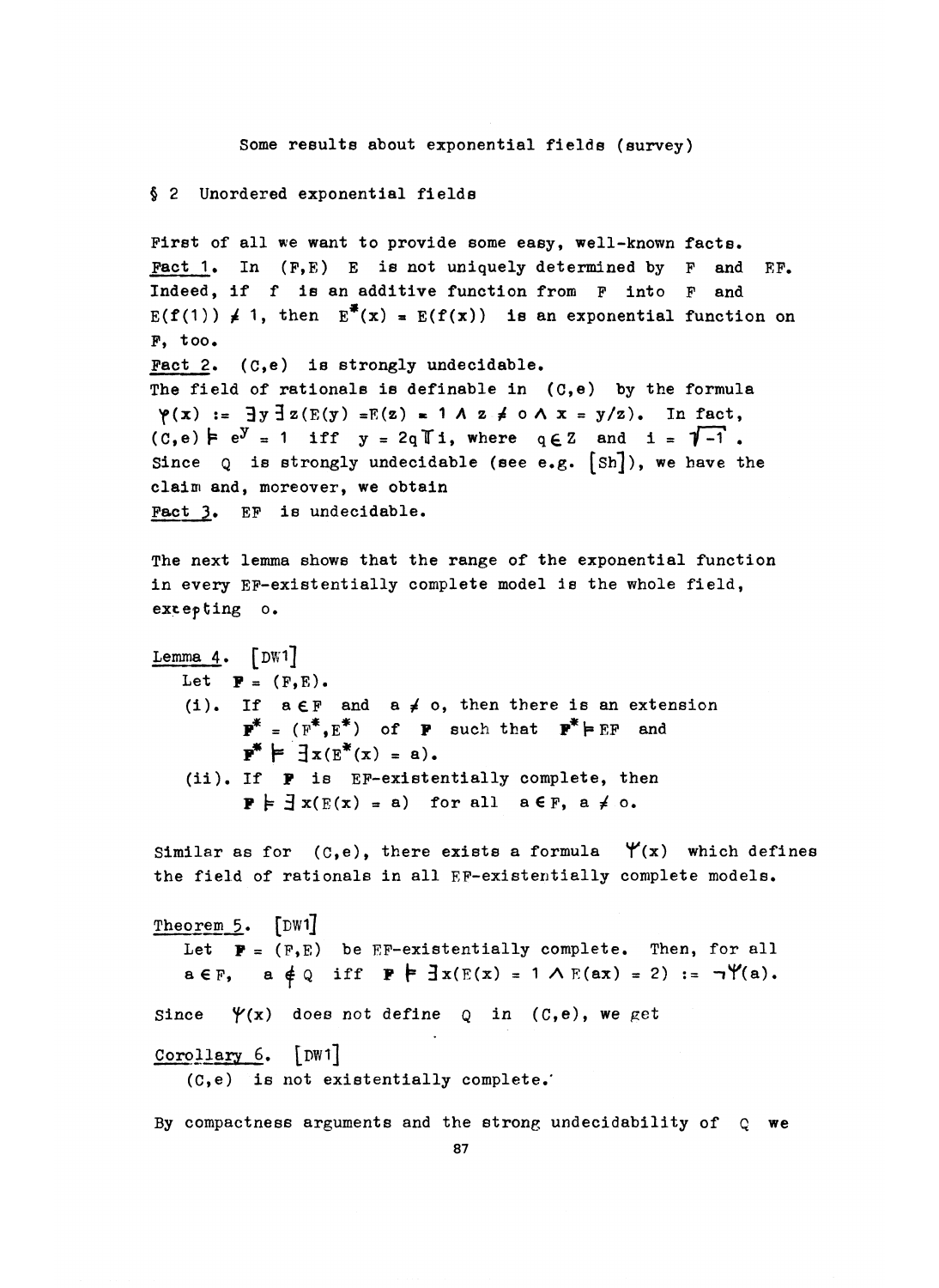finally obtain from the above theorem:

# Corollary *1.* [DWi]

- (i). EP is not companionable (and hence EP has no model completion).
- (ii). Every existentially complete exponential field ie strongly undecidable.

## Theorem 8. [DW1]

 $(R, e)$  has no existential closure, i.e. there is no EF-existentially complete extension of  $(R,e)$  that is embeddable in every existentially complete extension of  $(R,e)$ .

Our results show that the theory of EF is rather complicated and since EF has models with quite different properties, EP is not a good approximation of Th(R,e). Therefore, in the following, **we** confine ourselves to more special classes of such fields, namely to ordered exponential fields.

§ 3 Ordered exponential fields

Now **we** are going to study some parts of the universal theory of the ordered field of real numbers with exponentiation. Let OP be an V-axiom system for ordered fields and  $T = 0$   $\mathbf{F} \cup \mathbf{E_{av}} \cup \{(1 + 1/n)^n \leq E(1) \leq (1 + 1/n)^{n+1}: n > 0\}.$ Since the statement  $\forall x > o \forall y (E(y) = 1 + 1/x \rightarrow E(xy) < E(1))$ is true in  $(R,e)$  but not in some non-archimedean T-models, the  $V$ -theory of T is weaker than Th<sub>v</sub>(R,e). Hence **we** regard the better approximation OEF = OF  $\cup$  E<sub>ax</sub>  $\cup$  {E(x)  $\geq 1 + x$  }. The following theorem, which can be proved by standard arguments, shows that the theory of ordered exponential fields OEF is sufficiently strong to characterize the exponential function uniquely in the standard model  $(R,e)$ .

Theorem **9. [DWi]** In OEP the following formulas can be proved. (i).  $E(0) = 1$ ,  $E(x) \ge 0$ . (ii).  $x \neq 0 \rightarrow E(x) > 1 + x$ , and hence E is strictly monotonously increasing.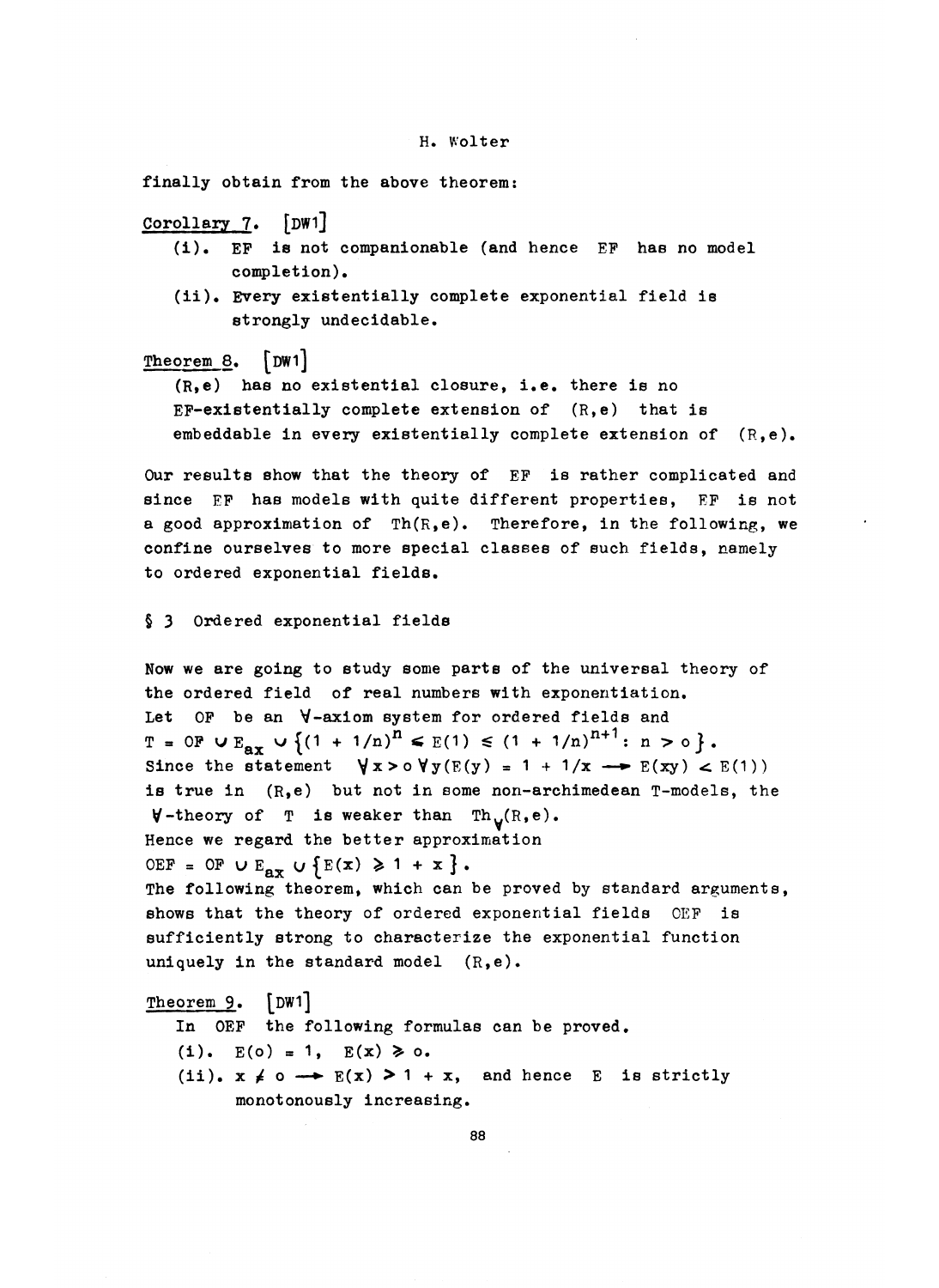Some results about exponential fields (survey)

```
(iii). x > o \wedge E(y) = 1 + 1/x \longrightarrow E(xy) < E(1) < E((x+1)y).
(iv). E is continuous.
(v). E is differentiable and E'(x) = E(x).
```
Here, the derivation is defined by means of the  $\epsilon - \delta$ -technique. For proving the next results some special algebraic tools were necessary, especially we need so-called partial exponential fields. These are fields with a partial exponential function. Suitable extensions of the fields and the corresponding exponential functions finally yield

Theorem 1o. **[DWi]**

- (i). OEF-existentially complete models are real closed fields.
- (ii). In every OEP-existentially complete model the statement  $\forall x > o \exists y (E(y) = x)$  is true, i.e. in such models E has the intermediate value property.

OEF is not sufficiently strong to prove the  $\forall$ -theory of  $(R,e)$ .

Theroem 11. [DW1] OEF  $\cancel{F}$   $\forall x > o(E(x) \geq 1 + x + x^2/2)$ .

On the other hand, OEF  $\vdash \forall x > 1/n(E(x)) \geq 1 + x + x^2/2$  for all  $n > o$ . Now we regard a stronger axiom system OEF'.  $n > 0$ . Now we regard a stronger axion<br>For this let  $E_k(x) = \sum_{k=k}^{n} x^{\frac{1}{2}}/i!$  and OEF' = OEF  $\cup$  {E(x)  $\geq$  E<sub>k</sub>(x): k odd }. Similar as above, OEF'-existentially complete models are real closed fields. Furthermore, in such models the intermediate value property is true for all terms without iterated exponential function. It is an open question whether this property is true for all terms and it is also open whether OEF' proves  $Th_v(R,e).$ 

Remark. One can prove that  $Th(OEF') =$ Th(OEF  $\cup \{ \forall x (\vert x \vert < 1/n \rightarrow E(x) \geq E_k(x) : \text{for arbitrary}\}\$ fixed  $n > o$  and all odd  $k \geq 3$  }.

§ 4 A method for constructing new exponential functions Now we want to investigate how well OEF' describes the

89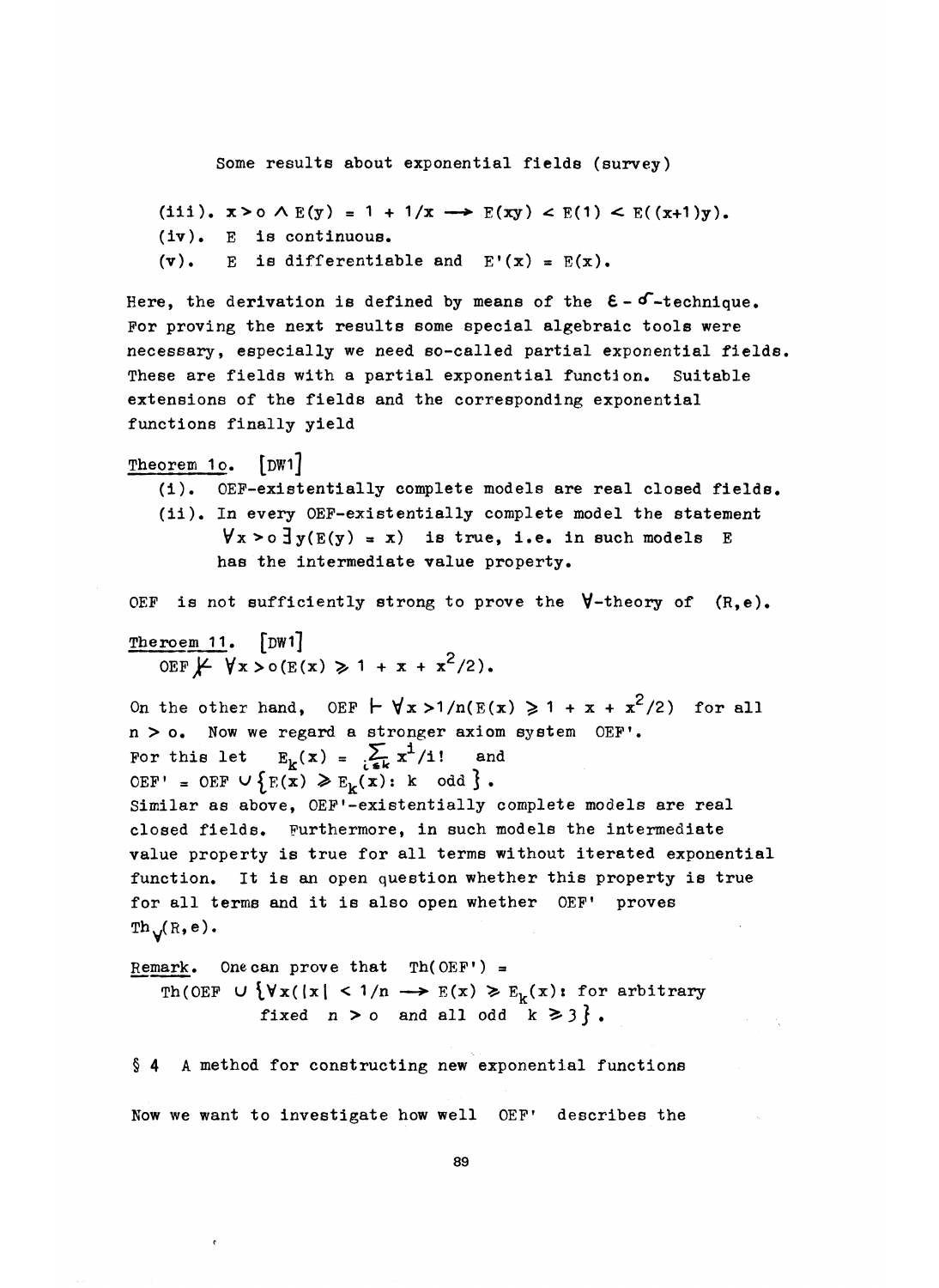#### H. Wolter

exponential function in exponential fields. First we are going to show that in archimedean ordered OEF'-models the exponential function is uniquely determined. For this purpose let  $L_0$  be the language  $L$  augmented by a symbol  $E^*$  for a second exponential function and OEF<sub>5</sub> = OEF'(E)  $\cup$  OEF'(E<sup>\*</sup>) be the union of the theories OEF' formulated with E and  $E^*$ , respectively.

```
Theorem 12. [DW2]
```
- Let  $(F, E, E^*)$  be a model of OEF<sub>2</sub>.
- $(i)$ . For all  $a \in F$ , if  $|a|$  is bounded by some natural number, then  $E(a)$ ,  $E^*(a)$  are bounded and  $E(a) \sim E^*(a)$ . (ii). If F is archimedean, then  $E^* = E$ .

Now we regard an arbitrary model (F,E,E<sup>\*</sup>) of OEF<sub>2</sub> and investigate the connections between  $E$  and  $E^*$ . Theorem 9 implies that  $E$ ,  $E^*$  are continuous, strictly monotonously increasing (hence injective), and that  $E$ ,  $E^*$  take only positive but arbitrarily small and large values. Moreover, let E take all positive values in  $F$ . Then, for every  $a \in F$  there is exactly one  $b \in F$  such that  $E^*(a) = E(b)$ . Defining  $h(a) = b-a$  we obtain a function h from  $F$  into  $F$ such that  $E^*(a) = E(a + h(a))$ .

Lemma 13. (partially contained in  $[DW2]$ )

h is additive and differentiable (hence continuous) and the derivation h' is o everywhere.

Of course, if F is non-archimedean, then h has not to be constant. Now let h be an arbitrary additive map from F into P and E an exponential function on P. If  $E^*(x) = E(x + h(x))$  and  $E^*(x) \geq E_k(x)$  for all  $x \in F$  and all  $k$  odd, then  $E^*$  is an exponential function on  $F$  in the sense of OEF' too.

Theorem 14. [DW2]

Let  $(F, E) \models OEF' \cup \{ \forall x > o \exists y (E(y) = x) \}.$ Then  $E^*(x) = E(x + h(x))$  is an exponential function on F in the sense of OEF' if h is an additive map from F into F and h has the following properties: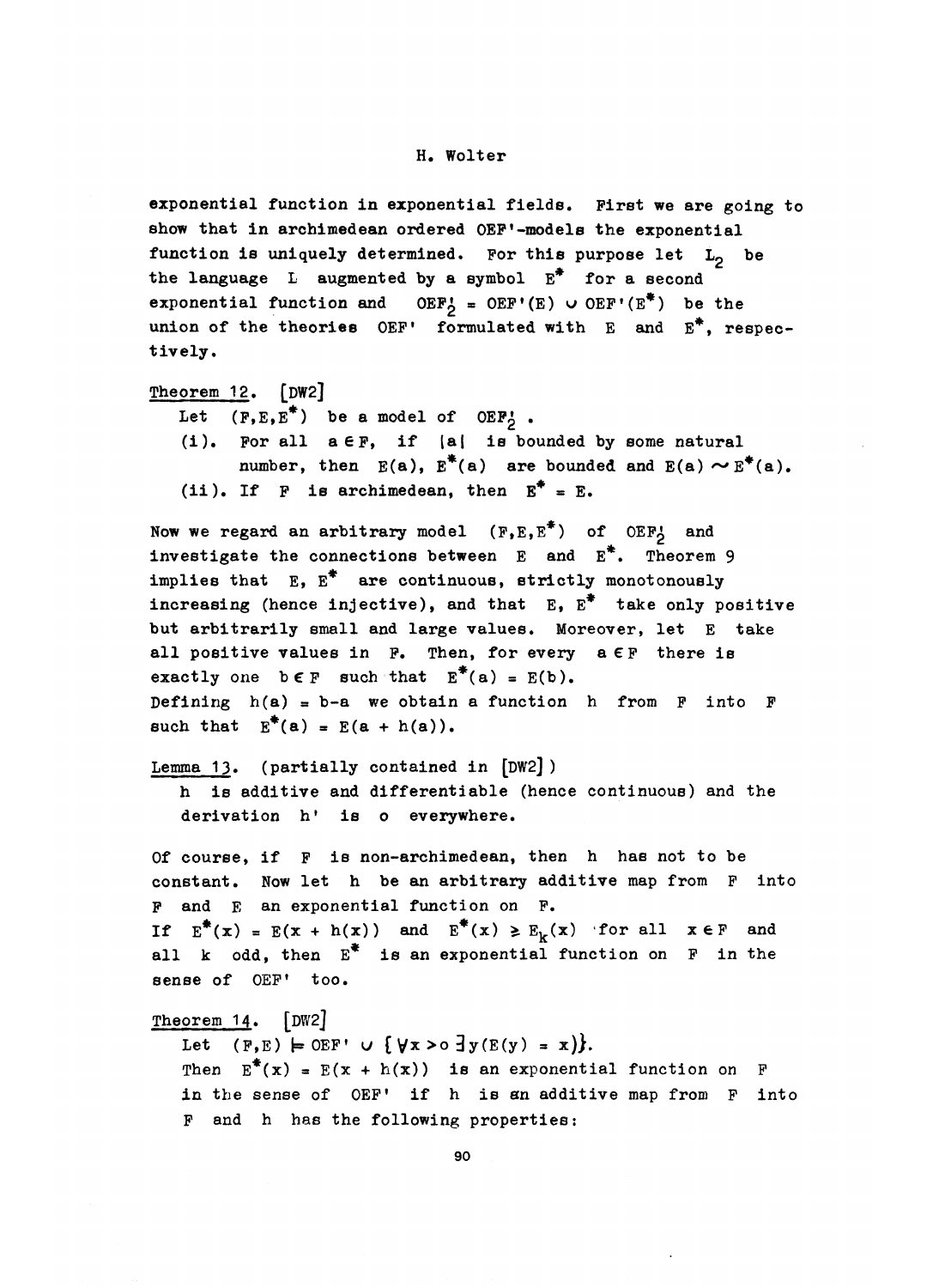Some results about exponential fields (survey) (i). If  $x \sim o$ , then  $|h(x)| < |x|^{|n|}$  for all n. (ii). If x is finite, then  $h(x) \sim o$ . (iii). If x is infinite and  $x > o$ , then  $h(x) \ge o$ arbitrary. Corollary 15.  $\frac{0.1481 \cdot 1.2}{0.161 \cdot 1.2}.$  (1). If OEF' has a prime model (in the sense of A. Robinson), then  $e^e$  is trancendental where  $e^e$ is  $E(E(1))$  in the standard model. (ii). There is a model (F,E) of OEF' such that  $R \subseteq F$  and E(a) is transcendental for each  $a \in F \cap R$  with  $a \neq o$ . If we regard the additive group of a non-archimedean exponential field  $(F, E)$  as a  $Q$ -vector space with a base  $B$ , then we can define, by means of Theorem 14, at least card(F) different functions  $h: B \longrightarrow B$  with the desired properties. Hence, these functions h yield card(F) different exponential functions on the same field F. By some suitable variations of a given exponential function (in the sense of Theorem 14) one can prove Theorem 16. [DW2] In every  $DEF'_{2}$ -existentially complete model the rationals are definable by the formuly  $\varphi(x) := \forall y (E(y) = E^*(y) \longrightarrow E(xy) = E^*(xy)).$ Corollary 17. [DW2] (i). OEP? is not companionable. (ii). Every OEF<sub>2</sub>-existentially complete model is strongly undecidable. (iii). The theory of all  $0EF_2$ -existentially complete models is undecidable.  $(iv)$ . OEF $j$  is undecidable. **arty** *i9^9^r* Now we do not regard V-axiom systems', because we need stronger axioms if we want to investigate more interesting analytical properties of exponential fields. Let  $OEF^* = OEF$  u {Intermediate value property for terms with one variable  $\}$  u {Rolle's Theorem for terms with one variable}. By OEF<sup>\*</sup> the inequalities  $E(x) \ge E_k(x)$  can be proved if k is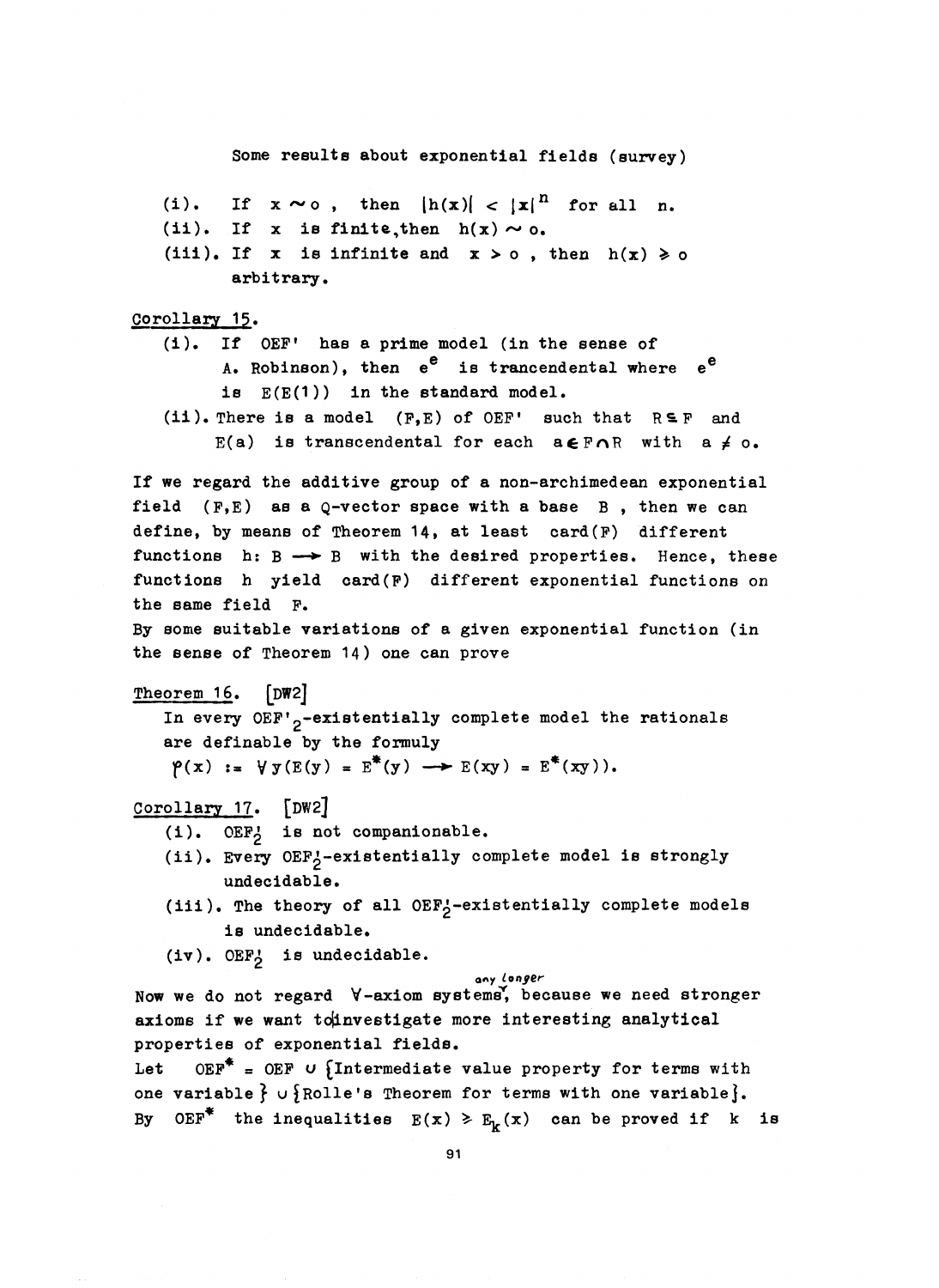odd and  $k \ge 3$ . By means of Wilkie's and Richardson's results, B.I. Dahn was able to solve the following dominance problem for terms, Theorem 18. [Da] Let  $P \models$  OEF,  $P \subseteq P^* \models$  OEF<sup>\*</sup> and let  $t(x)$ ,  $t'(x)$  be terms with parameters from P. Then  $\mathbf{P}^* \models \exists y \forall x (x \geq y \longrightarrow t(x) \geq t'(x))$  if Diagram(P)  $\cup$  OEF<sup>\*</sup>  $\vdash$   $\exists y \forall x (x \geq y \rightarrow t(x) \geq t'(x))$ . This theorem finally implies Theorem 19. **[Da]** If  $\mathbf{F}$ ,  $\mathbf{F}^* \models \text{OEF}^*$ ,  $\mathbf{F} \subseteq \mathbf{F}^*$  and  $\mathcal{P}(x)$  is a quantifier-free formula with one variable and parameters from F, then  $P \not\vdash \exists x \; \varphi(x) \quad \text{iff} \quad P^* \models \exists x \; \varphi(x).$ This result is a little hint that OEF<sup>\*</sup> could be model complete. Theorem 2o. [Da] Let  $\mathbf{P} \models \text{DEF}^*, \quad \text{a} \in \mathbf{P}$  and let  $\mathbf{t}(\mathbf{x})$  be a term with one variable and parameters from **P,** If  $\mathbf{F} \vdash \lim_{x \to \infty} t(x) = a$ , then there is a constant term  $t^*$ (with the same parameters and the same number of iteration steps of E as t) such that  $\mathbf{F} \models t^* = a$ . The latter theorem implies that the limit of a term t belongs already to the exponential field generated by the parameters from t. We now want to investigate the "Problem of the last root" for exponential terms, which is induced by the following question of A. Macintyre (see **[Dr]).** Let  $p(x)$  be a non-zero exponential polynomial over R. Is there an intelligible function which depends only on the real parameters of  $p(x)$  and which bounds the absolute values of the real roots of  $p(x)$ ? The next theorems answer this question positively not only for exponential polynomials in the standard model but also for all non-zero exponential terms with one variable in all OEP\*-models. Let  $\mathbf{P} \models \text{OEF}^*$  and let T be the theory OEF<sup>\*</sup> augmented by the

H. Wolter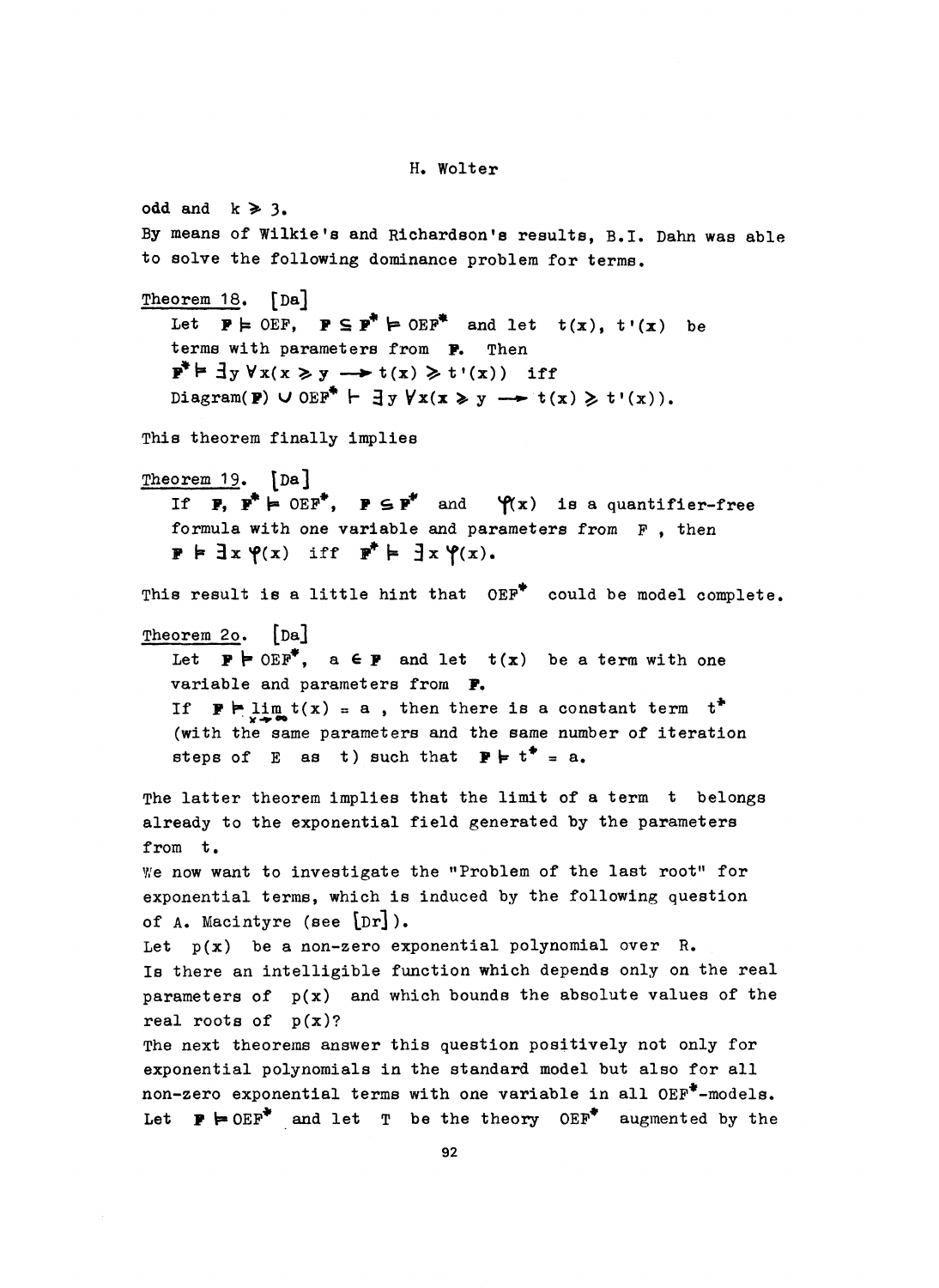```
Some results about exponential fields (survey)
diagram of P.
Theorem 21. [Wo]
   If t(x) is a non-zero term with one variable and with para-
   meters from P, then there exists a c in P such that;
   (i). If P \models \exists y \forall x > y(t(x) > 0), then T \vdash \forall x(x > c \rightarrow t(x) > 0).
   (ii). If P \models \exists y \forall x > y(t(x) < 0), then T \models \forall x(x > c \longrightarrow t(x) < 0).
   (iii). T \vdash \forall x(t(x) = 0 \rightarrow [x] \leq c).Now we want to sharpen this result in some sense.
Theorem 22. [Wo]
   If t(x) is a non-zero term with one variable and with
   parameters from \mathbb{P}, then one can compute a constant term t^*(depending only on the parameters of t(x)) such that
   \mathbf{P} \models \forall x(t(x) = 0 \rightarrow \forall x(\leq t^*).Finally I want to present some problems that have arisen in
discussions with B.I. Dahn and which are still open in my opinion.
1. Is \text{Th}_{\mathcal{U}}(\text{OFF}') = \text{Th}_{\mathcal{U}}(R,e) ?
2. Is the intermediate value property for terms with one variable
    true in all OEF'-existentially complete models ?
3. Is E(E(1)) = E^{\mathbf{F}}(E^{\mathbf{F}}(1)) if (F,E), (F,E^{\mathbf{F}}) are models of
    OER^* ?
4. Is there a prime model (in the sense of A. Robinson) for one
    of the regarded theories ?
5» Is one of the theories model complete ?
6. Is OEF' U {Intermediate value property for terms with one
    variable} complete (analogous to the theory of ordered
    fields) ?
References
[Da] Dahn, B.I., The limit behaviour of exponential terms.
       Preprint 48 (1982) der Sekt. Math. der Humboldt-Universitat
```

```
[DW1] Dahn, B.I. and H. Wolter, On the theory of exponential
     fields. ZML, Band 29 (1983), 465-480. Paper presented
     at the International Logic Colloquium at Marseille,
     July 1981.
```
zu Berlin.

[DW2J Dahn, B.I. and H. Wolter, Ordered fields with several